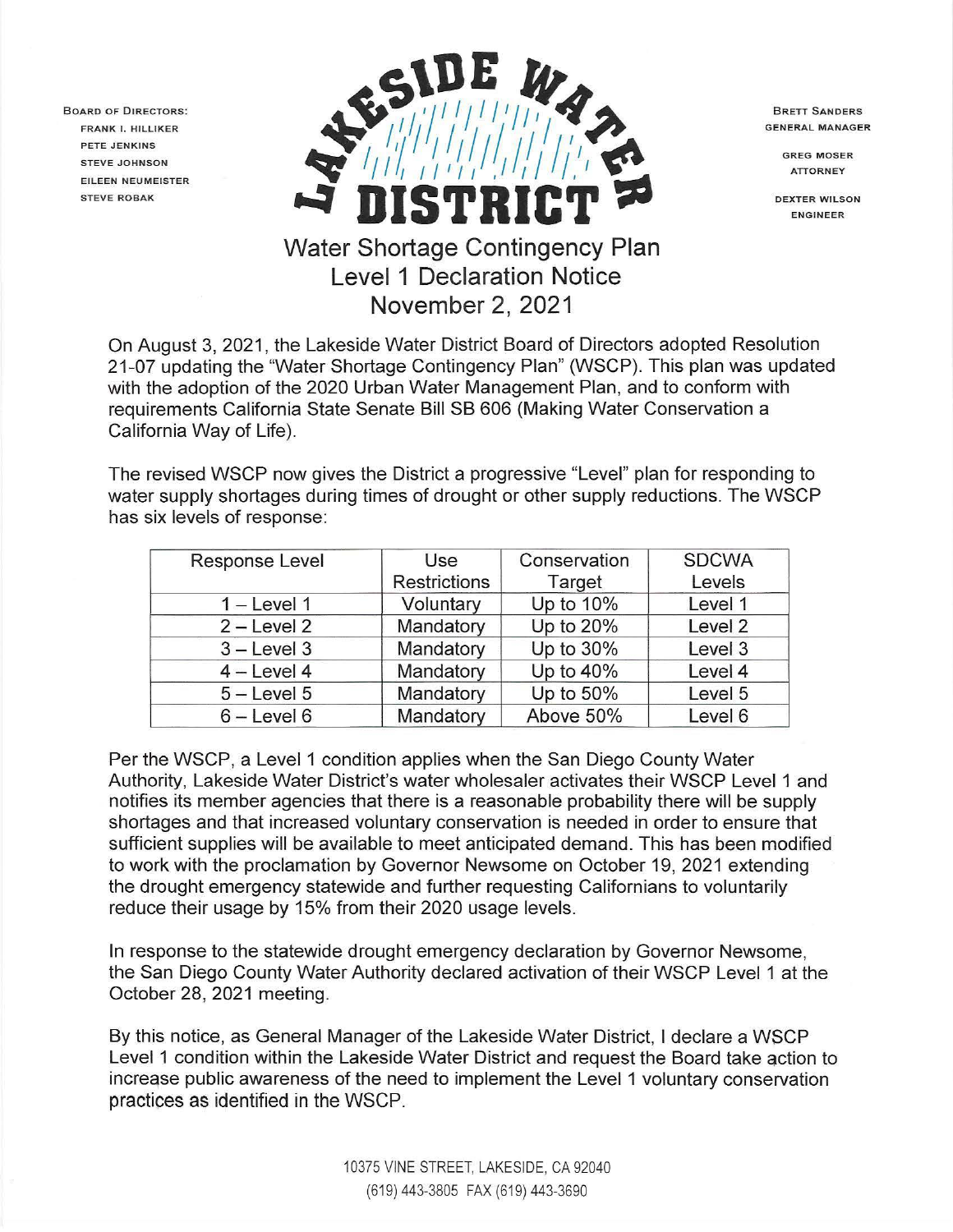All customers are asked to continue their water use efficiency practices and are encouraged to intensify their conservation efforts to help reduce demand on statewide water supplies and extend water reserves in case drought conditions persist.

For more information on the Water Shortage Contingency Plan and for water conservation tips, please visit our website at www.lakesidewater.org.

Thank you,

Brett Sanders General Manager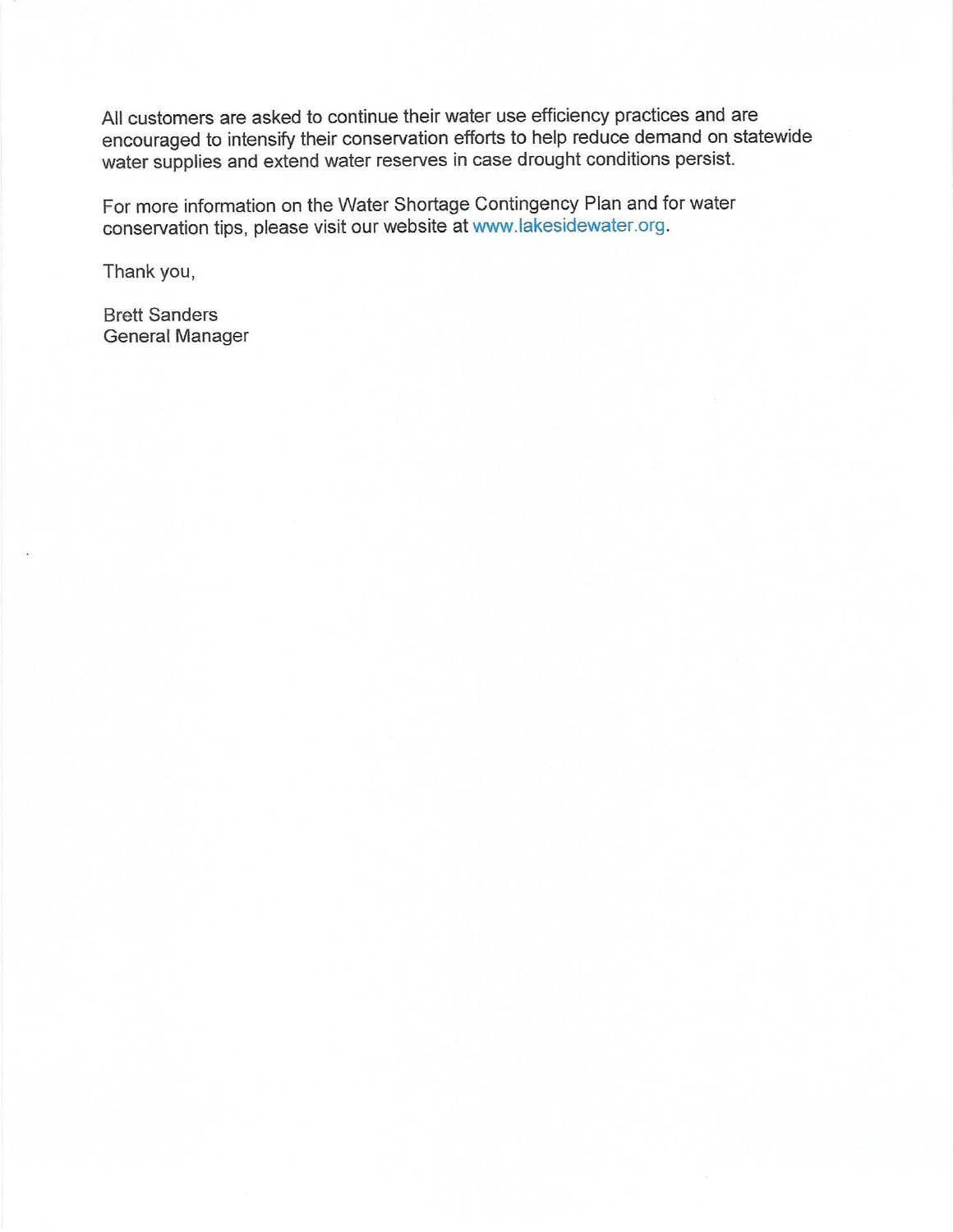Lakeside Water District Policy

# **10.1 WATER SHORTAGE CONTINGENCY PLAN**

## **10.1-1 DECLARATION OF NECESSITY AND INTENT**

(a) This policy establishes water management requirements necessary to conserve water, enable effective water supply planning, assure reasonable and beneficial use of water, prevent waste of water, prevent unreasonable use of water, prevent unreasonable method of use of water within the Lakeside Water District in order to assure adequate supplies of water to meet the needs of the public, and further the public health, safety, and welfare, recognizing that water is a scarce natural resource that requires careful management not only in times of drought, but at all times.

(b) This policy establishes regulations to be implemented during times of declared water shortages, or declared water shortage emergencies. It establishes six levels of demand reduction targets in compliance with CA Water Code 10632 to be implemented in times of shortage, with increasing restrictions on water use in response to worsening conditions and decreasing available supplies. The San Diego County Water Authority (CWA) is the regional supplier. Reference CWA Water Shortage Contingency Plan for analysis of supply, demand, reliability, growth, and further analysis.

(c) As per California State law and Executive Order B-37-16, and the States goal to "Make Water Conservation a California Way of Life", certain provisions of conservation are in effect at all times. Recognizing the severe effects of the 2012 to 2017 prolonged drought, the following prohibitions remain in effect during non-shortage periods.

- 1. No outdoor watering during a rain event or within 48 hours after measurable rainfall.
- 2. No watering down a sidewalk with a hose instead of using a broom or a brush except to alleviate safety or sanitary conditions.
- 3. No washing of automobiles with hoses not equipped with a shut-off nozzle.
- 4. No overwatering a landscape in a manner that causes runoff such that water flows onto adjacent property, non-irrigated areas, private and public walkways, roadways, parking lots, or structures.
- 5. Home owners associations (HOAs) and local governments may not penalize homeowners for certain outdoor conservation practices during a declared shortage.
- 6. No use of a non-recirculated potable water in fountain or other decorative water feature.
- 7. No serving of drinking water other than upon request in eating or drinking establishments, including but not limited to restaurants, hotels, cafes,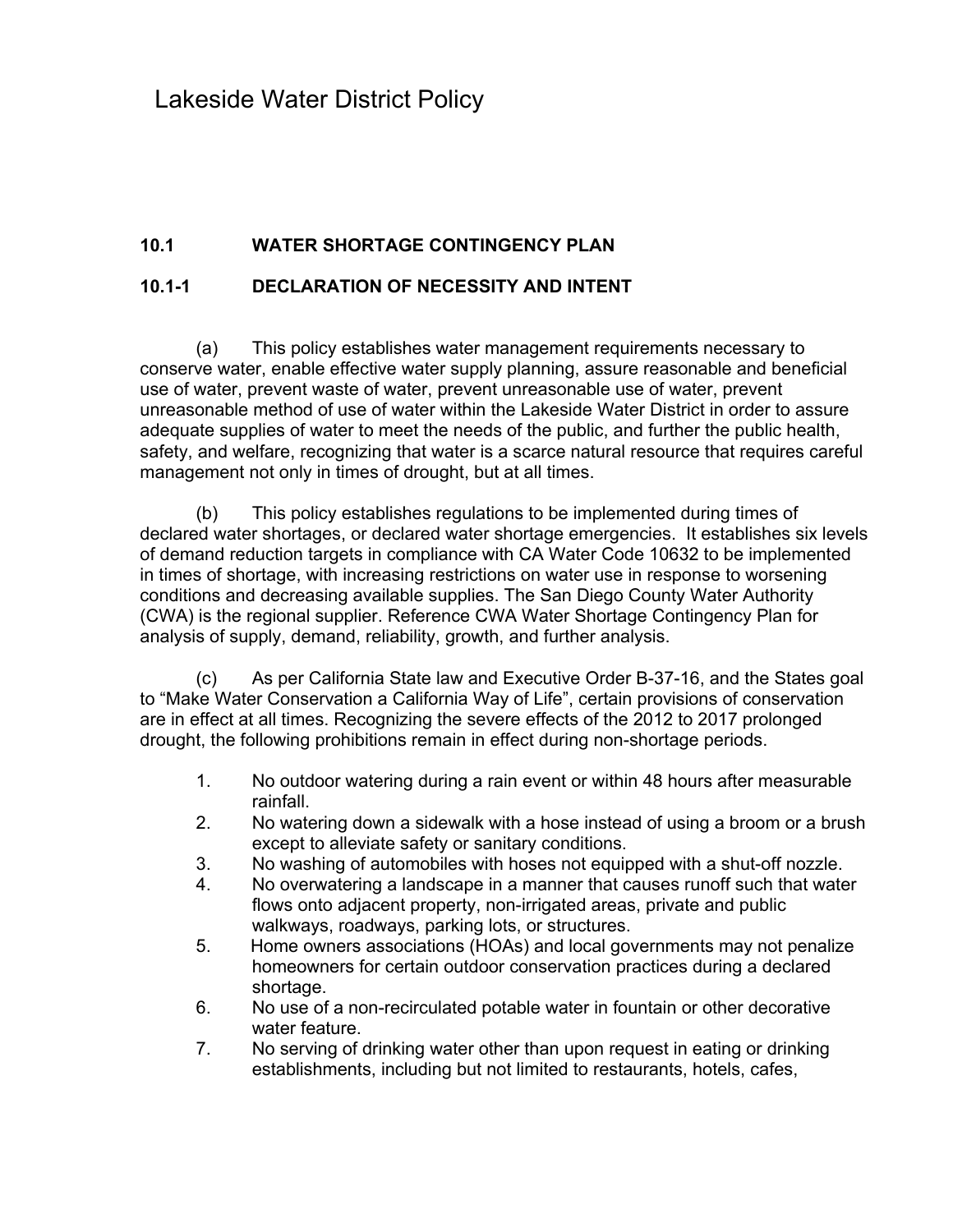cafeterias, bars, or other public places where food or drink are served and/or purchased

- 8. No irrigation with potable water of ornamental turf on public street medians
- 9. No irrigation with portable water of landscapes outside of newly constructed homes and buildings in a manner inconsistent with regulations or other requirements established by the California Building Standards Commission and The Department of Housing and Community Development.

(d) Level 1 measures are voluntary and will be reinforced through local and regional public education and awareness measures that may be funded in part by Lakeside Water District. During Levels 2 through 6, all conservation measures and water-use restrictions are mandatory and become increasingly restrictive in order to attain escalating conservation goals.

(e) During a Level 2 condition or higher, the water conservation measures and water use restrictions established by this policy are mandatory and violations are subject to criminal, civil, and administrative penalties and remedies specified in this policy and as provided in Lakeside Water District Administrative or Municipal Code.

## **10.1-2 DEFINITIONS**

(a) The following words and phrases whenever used in this chapter shall have the meaning defined in this section:

1. "Grower" refers to those engaged in the growing or raising, in conformity with recognized practices of husbandry, for the purpose of commerce, trade, or industry, or for use by public educational or correctional institutions, of agricultural, horticultural or floricultural products, and produced: (1) for human consumption or for the market, or (2) for the feeding of fowl or livestock produced for human consumption or for the market, or (3) for the feeding of fowl or livestock for the purpose of obtaining their products for human consumption or for the market. "Grower" does not refer to customers who purchase water subject to the Metropolitan Interim Agricultural Water Program or the Water Authority Special Agricultural Rate programs.

2. "Water Authority" means the San Diego County Water Authority.

3. "Metropolitan" means the Metropolitan Water District of Southern California.

4. "Person" means any natural person, corporation, public or private entity, public or private association, public or private agency, government agency or institution, school district, college, university, or any other user of water provided by the Lakeside Water District.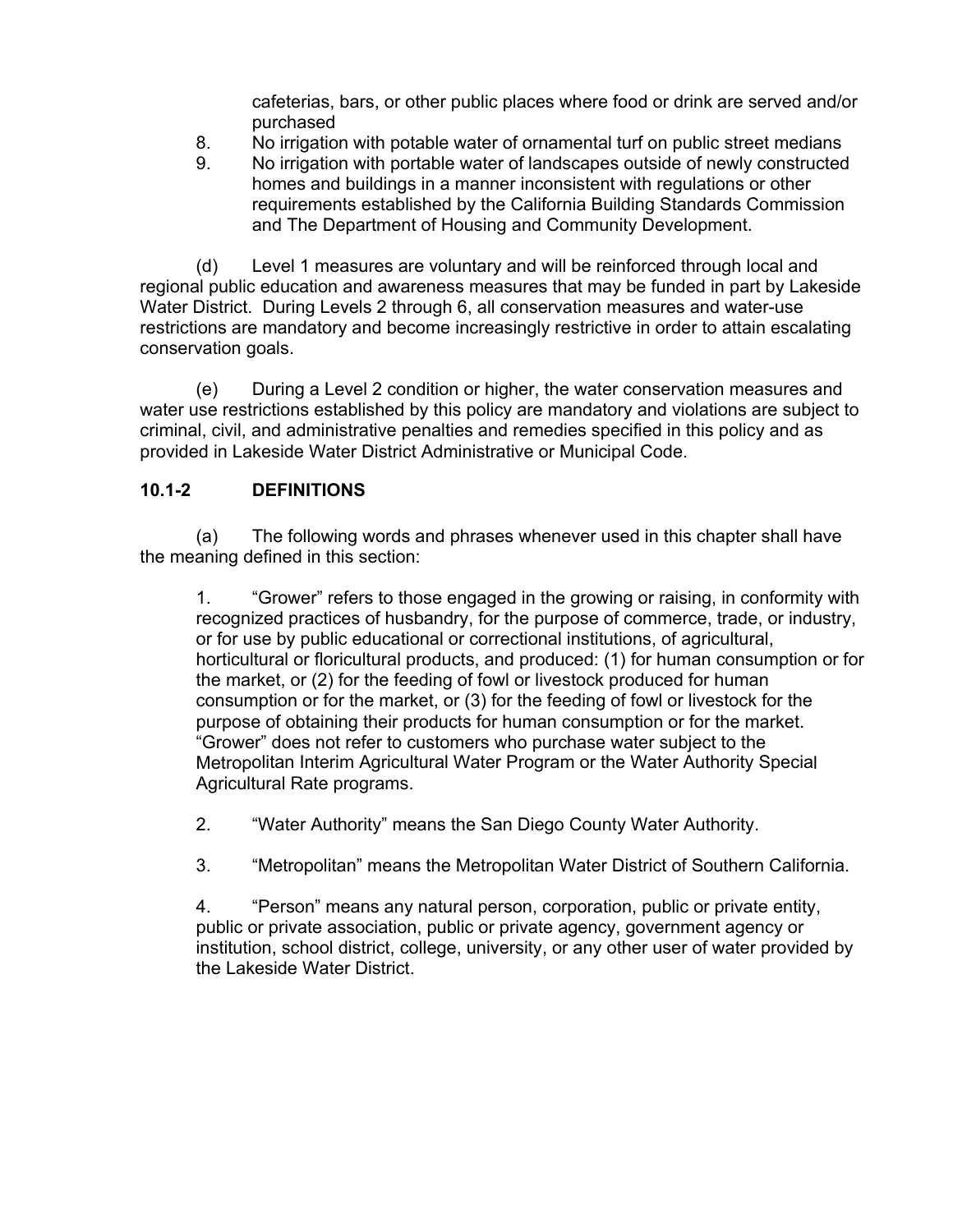## **10.1-3 APPLICATION**

(a) The provisions of this policy apply to any person in the use of any water provided by the Lakeside Water District.

 (b) This policy is intended solely to further the conservation of water. It is not intended to implement any provision of federal, State, or local statutes, policy, or regulations relating to protection of water quality or control of drainage or runoff. Refer to the local jurisdiction or Regional Water Quality Control Board for information on any storm water policy and storm water management plans.

 (c) Nothing in this policy is intended to affect or limit the ability of the Lakeside Water District to declare and respond to an emergency, including an emergency that affects the ability of the Lakeside Water District to supply water.

(d) The provisions of this policy do not apply to use of water from private wells or to recycled water.

(e) Nothing in this policy shall apply to use of water that is subject to a special supply program, such as the Metropolitan Interim Agricultural Water Program or the Water Authority Special Agricultural Rate programs. Violations of the conditions of special supply programs are subject to the penalties established under the applicable program. A person using water subject to a special supply program and other water provided by the Lakeside Water District is subject to this policy in the use of the other water.

## **10.1-4 LEVEL 1 – Demand Reduction Up to 10%**

 (a) A Level 1 condition applies when the Water Authority notifies its member agencies that due to supply reductions, there is a reasonable probability there will be supply shortages and that a consumer demand reduction of up to 10 percent is requested in order to ensure that sufficient supplies will be available to meet anticipated demands. The General Manager or designee shall declare the existence of Level 1 and take action to implement the Level 1 conservation practices identified in this policy.

(b) During a Level 1 condition, Lakeside Water District will increase its public education and outreach efforts to emphasize increased public awareness of the need to implement the following water conservation practices. [The same water conservation practices become mandatory if Lakeside Water District declares a Level 2 condition]:

1. Do not irrigate between 10 a.m. and 6 p.m.

2. Three (3) day a week watering is recommended if landscape is mature and healthy.

3. Irrigate nursery and commercial grower's products before 10 a.m. and after 6 p.m. only. Watering is permitted at any time with a hand-held hose equipped with a positive shut-off nozzle, a bucket, or when a drip/micro-irrigation system/equipment is used. Irrigation of nursery propagation beds is permitted at any time. Watering of livestock is permitted at any time.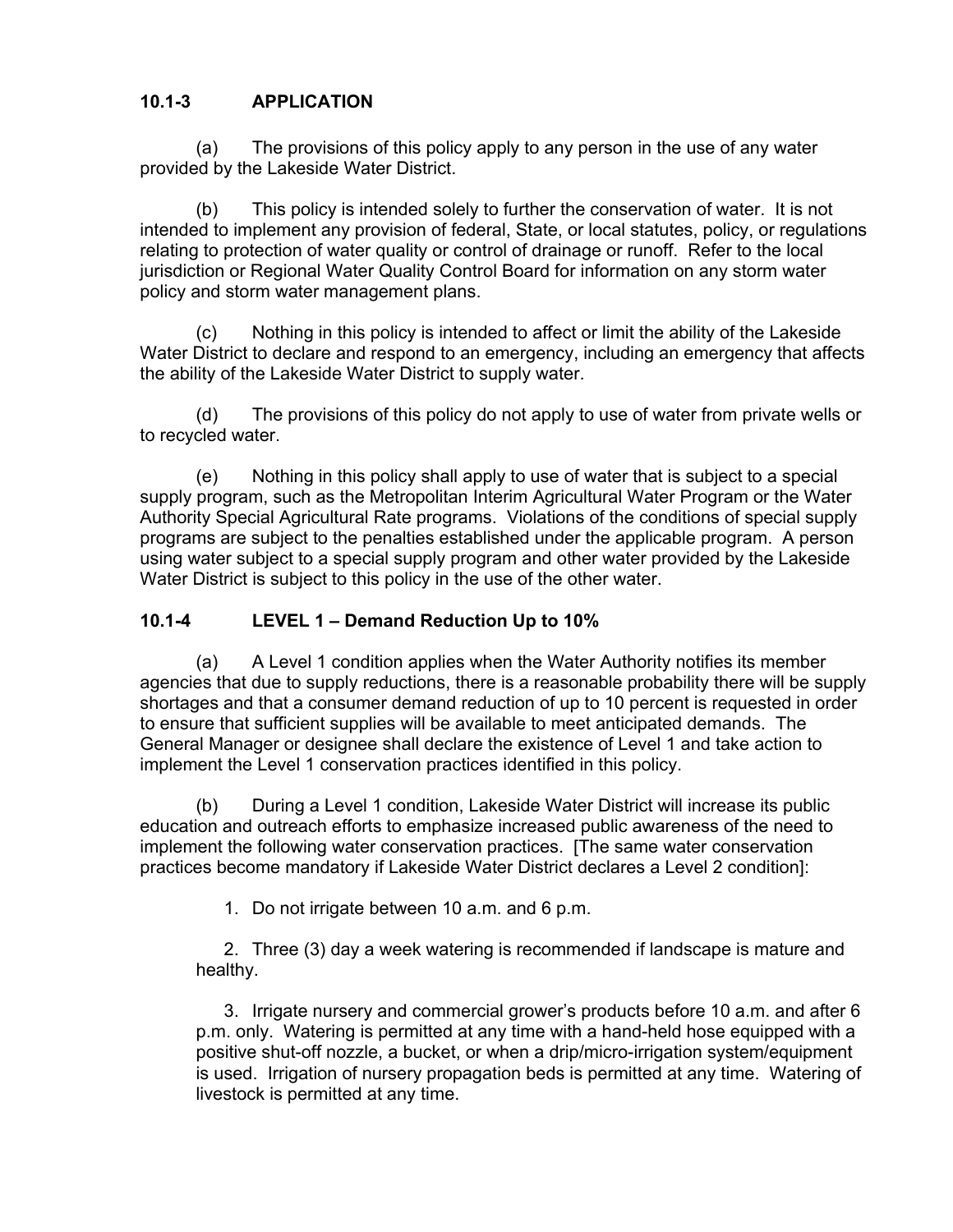4. Repair all water leaks within five (5) days of notification by the Lakeside Water District unless other arrangements are made with the General Manager or designee.

5. Use recycled or non-potable water for construction purposes when available.

 (c) During a Level 2 condition or higher, all persons shall be required to implement the conservation practices established in a Level 1 condition.

#### **10.1-5 LEVEL 2 – Demand Reduction Up to 20%**

 (a) A Level 2 condition applies when the Water Authority notifies its member agencies that due to cutbacks in supplies, a consumer demand reduction of up to 20 percent is required in order to have sufficient supplies available to meet anticipated demands. The Lakeside Water District Board of Directors shall declare the existence of a Level 2 condition and implement the mandatory Level 2 conservation measures identified in this policy.

 (b) All persons using Lakeside Water District water shall comply with Level 1 water conservation practices during a Level 2 and shall also comply with the following additional conservation measures:

1. Limit residential and commercial landscape irrigation to no more than three (3) days per week. This section shall not apply to commercial growers or nurseries.

2. Limit lawn watering and landscape irrigation using sprinklers to no more than ten (10) minutes per watering station per day. This provision does not apply to landscape irrigation systems using water efficient devices, including but not limited to: weather-based controllers, drip/micro-irrigation systems and stream rotor sprinklers.

3. Water landscaped areas, including trees and shrubs located on residential and commercial properties, and not irrigated by a landscape irrigation system governed by section 5 (b) (1), on the same schedule set forth in section 5 (b) (1) by using a bucket, hand-held hose with positive shut-off nozzle, or low-volume nonspray irrigation.

4. Repair all leaks within five (5) days of notification by the Lakeside Water District unless other arrangements are made with the General Manager or designee.

5. Stop operating ornamental fountains or similar decorative water features unless recirculated water is used.

### **10.1-6 LEVEL 3 – Demand Reduction Up to 30%**

 (a) A Level 3 condition applies when the Water Authority notifies its member agencies that due to increasing cutbacks caused by reduction of supplies, a consumer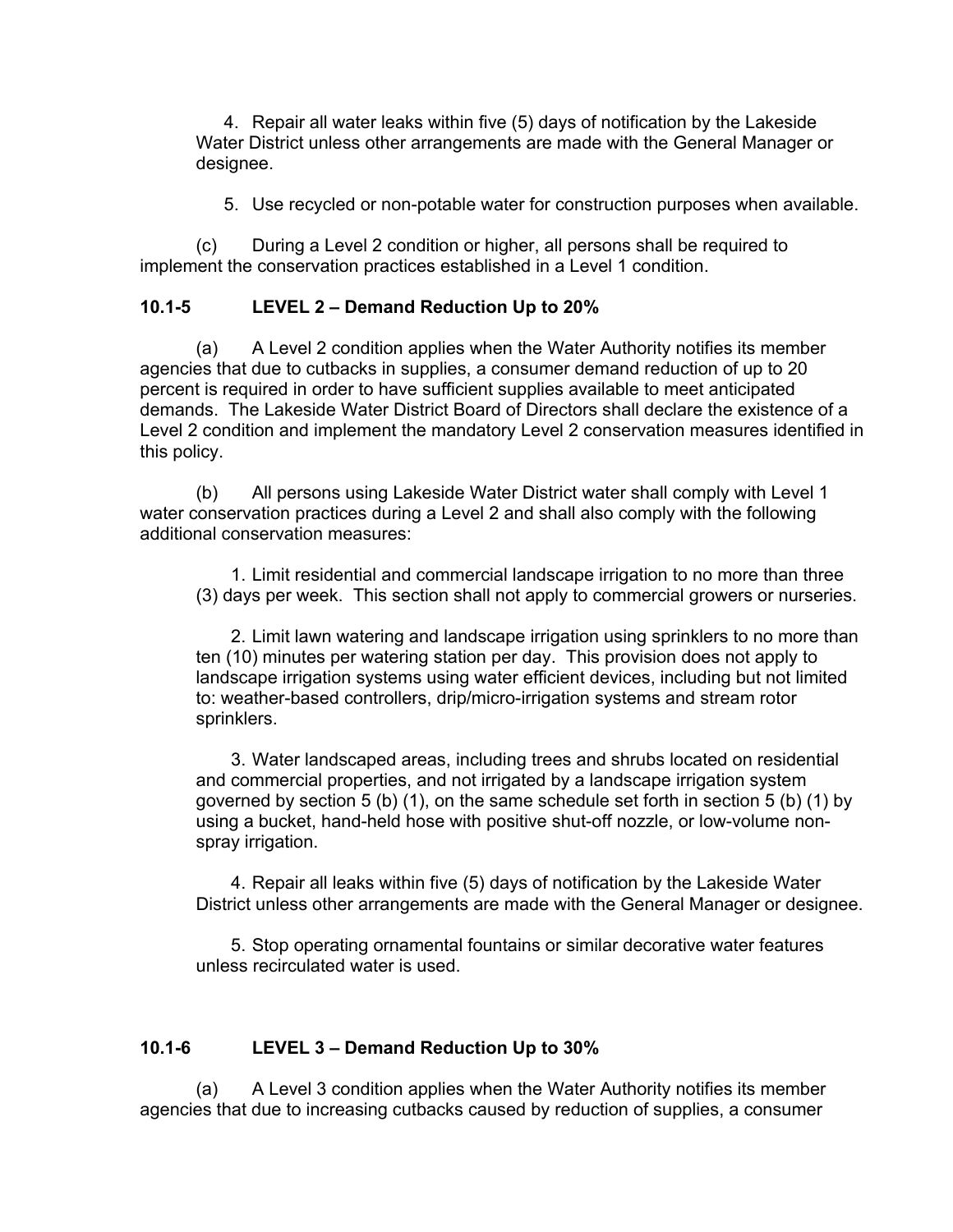demand reduction of up to 30 percent is required in order to have sufficient supplies available to meet anticipated demands. The Lakeside Water District Board of Directors shall declare the existence of a Level 3 condition and implement the Level 3 conservation measures identified in this policy.

(b) All persons using Lakeside Water District water shall comply with Level 1 and Level 2 water conservation practices during a Level 3 condition and shall also comply with the following additional mandatory conservation measures:

1. Limit residential and commercial landscape irrigation to no more than two (2) assigned days per week on a schedule established by the General Manager or designee and posted by the Lakeside Water District. During the months of November through May, landscape irrigation is limited to no more than once per week on a schedule established by the General Manager or designee and posted by the Lakeside Water District. This section shall not apply to commercial growers or nurseries.

2. Water landscaped areas, including trees and shrubs located on residential and commercial properties, and not irrigated by a landscape irrigation system governed by section 6 (b) (1), on the same schedule set forth in section 6 (b) (1) by using a bucket, hand-held hose with a positive shut-off nozzle, or low-volume nonspray irrigation.

3. Stop filling or re-filling ornamental lakes or ponds, except to the extent needed to sustain aquatic life, provided that such animals are of significant value and have been actively managed within the water feature prior to declaration of a shortage level under this policy.

4. Stop washing vehicles except at commercial carwashes that re-circulate water, or by high pressure/low volume wash systems.

5. Repair all leaks within three (3) days of notification by the Lakeside Water District unless other arrangements are made with the General Manager or designee.

(c) Upon the declaration of a Level 3 condition, no new potable water service shall be provided, no new temporary meters or permanent meters shall be provided, and no statements of immediate ability to serve or provide potable water service (such as, will serve letters, certificates, or letters of availability) shall be issued, except under the following circumstances:

- 1. A valid, unexpired building permit has been issued for the project; or
- 2. The project is necessary to protect the public's health, safety, and welfare; or
- 3. The applicant provides substantial evidence of an enforceable commitment that water demands for the project will be offset prior to the provision of a new water connection to the satisfaction of Lakeside Water District.

This provision shall not be construed to preclude the resetting or turn-on of meters to provide continuation of water service or to restore service that has been interrupted for a period of one year or less.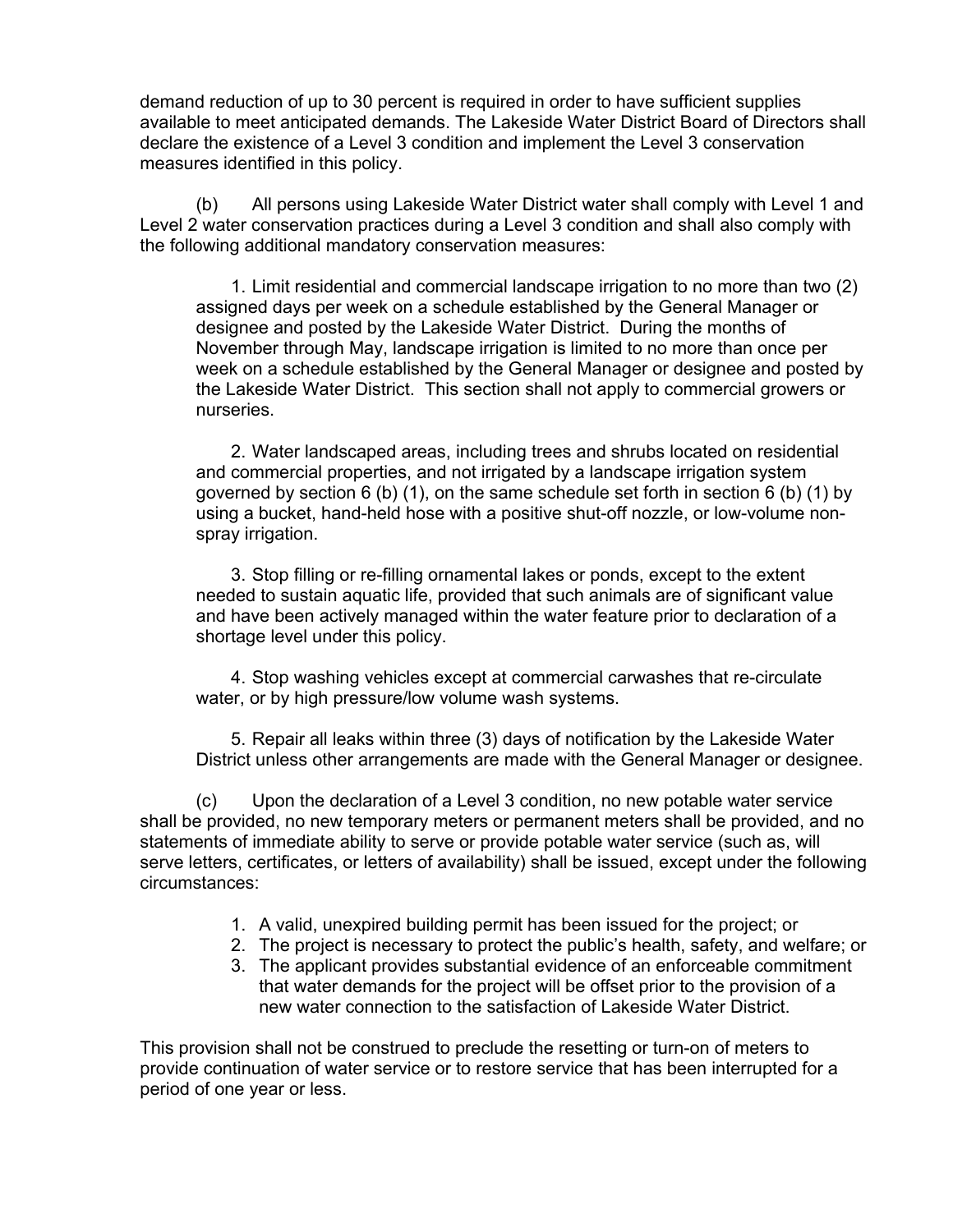Upon the declaration of a Level 3 condition, Lakeside Water District will suspend consideration of annexations to its service area.

(d) The Lakeside Water District may establish a water allocation for property served by the Lakeside Water District. If the Lakeside Water District establishes a water allocation it shall provide notice of the allocation by including it in the regular billing statement for the fee or charge or by any other mailing to the address to which the Lakeside Water District customarily mails the billing statement for fees or charges for on-going water service. Following the effective date of the water allocation as established by the Lakeside Water District, any person that uses water in excess of the allocation shall be subject to a penalty in the amount of \$ for each billing unit of water in excess of the allocation. The penalty for excess water usage shall be cumulative to any other remedy or penalty that may be imposed for violation of this policy.

### **10.1-7 LEVEL 4 – Demand Reduction Up to 40%**

(a) A Level 4 condition applies when the Water Authority Board of Directors declares a water shortage emergency pursuant to California Water Code section 350 and notifies its member agencies that Level 4 requires a demand reduction of up to 40 percent in order for the Lakeside Water District to have maximum supplies available to meet anticipated demands. The Lakeside Water District shall declare a Level 4 Demand Reduction up to 40% in the manner and on the grounds provided in California Water Code section 350.

(b) All persons using Lakeside Water District water shall comply with conservation measures required during Level 1, Level 2, and Level 3 conditions and shall also comply with the following additional mandatory conservation measures:

1. Stop all landscape irrigation, except crops and landscape products of commercial growers and nurseries. This restriction shall not apply to the following categories.

A. Maintenance of trees and shrubs that are watered on the same schedule set forth in section 6 (b) (1) by using a bucket, hand-held hose with a positive shut-off nozzle, or low-volume non-spray irrigation;

B. Maintenance of existing landscaping necessary for fire protection as specified by the Fire Marshal of the local fire protection agency having jurisdiction over the property to be irrigated;

C. Maintenance of existing landscaping for erosion control;

D. Maintenance of plant materials identified to be rare or essential to the wellbeing of rare animals;

E. Maintenance of landscaping within active public parks and playing fields, day care centers, school grounds, cemeteries, and golf course greens,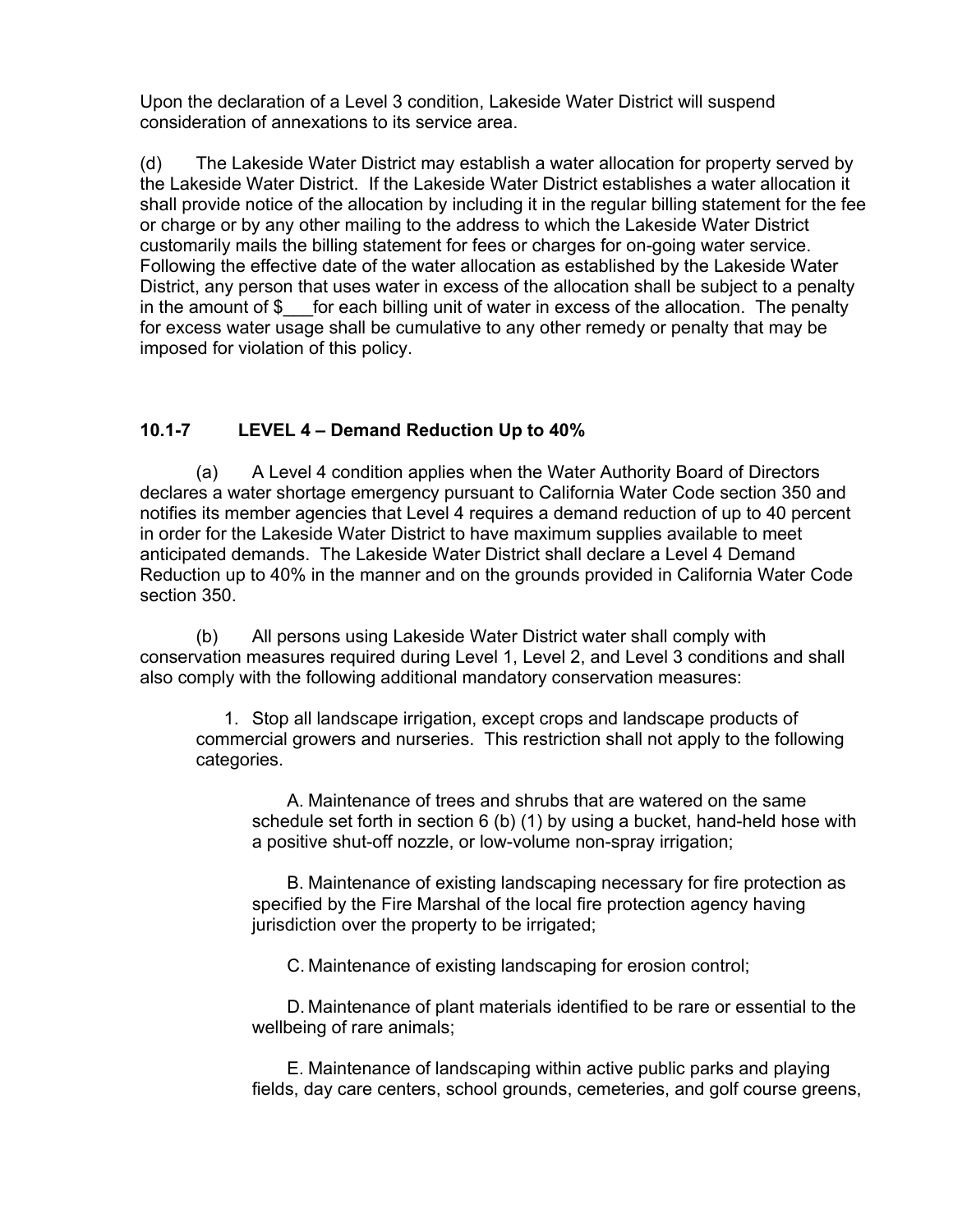provided that such irrigation does not exceed two (2) days per week according to the schedule established under section 6 (b) (1);

F. Watering of livestock; and

G. Public works projects and actively irrigated environmental mitigation projects.

2. Repair all water leaks within forty-eight (48) hours of notification by the Lakeside Water District unless other arrangements are made with the General Manager or designee.

(c) The Lakeside Water District may establish a water allocation for property served by the Lakeside Water District. If the Lakeside Water District establishes a water allocation it shall provide notice of the allocation by including it in the regular billing statement for the fee or charge or by any other mailing to the address to which the Lakeside Water District customarily mails the billing statement for fees or charges for on-going water service. Following the effective date of the water allocation as established by the Lakeside Water District, any person that uses water in excess of the allocation shall be subject to a penalty in the amount of \$\_\_\_for each billing unit of water in excess of the allocation. The penalty for excess water usage shall be cumulative to any other remedy or penalty that may be imposed for violation of this policy.

## **10.1-8 LEVEL 5 – Demand Reduction Up to 50%**

(a) A Level 5 condition applies when the Water Authority Board of Directors declares a water shortage emergency pursuant to California Water Code section 350 and notifies its member agencies that Level 4 requires a demand reduction of up to 50 percent in order for the Lakeside Water District to have maximum supplies available to meet anticipated demands. The Lakeside Water District shall declare a Level 5 demand reduction up to 50% in the manner and on the grounds provided in California Water Code section 350.

(b) All persons using Lakeside Water District water shall comply with conservation measures required during Level 1, Level 2, Level 3 and Level 4 conditions and shall also comply with the following additional mandatory conservation measures:

1. Stop all landscape irrigation, except crops and landscape products of commercial growers and nurseries. This restriction shall not apply to the following categories.

A. Maintenance of trees and shrubs that are watered on the same schedule set forth in section 6 (b) (1) by using a bucket, hand-held hose with a positive shut-off nozzle, or low-volume non-spray irrigation;

B. Maintenance of existing landscaping necessary for fire protection as specified by the Fire Marshal of the local fire protection agency having jurisdiction over the property to be irrigated;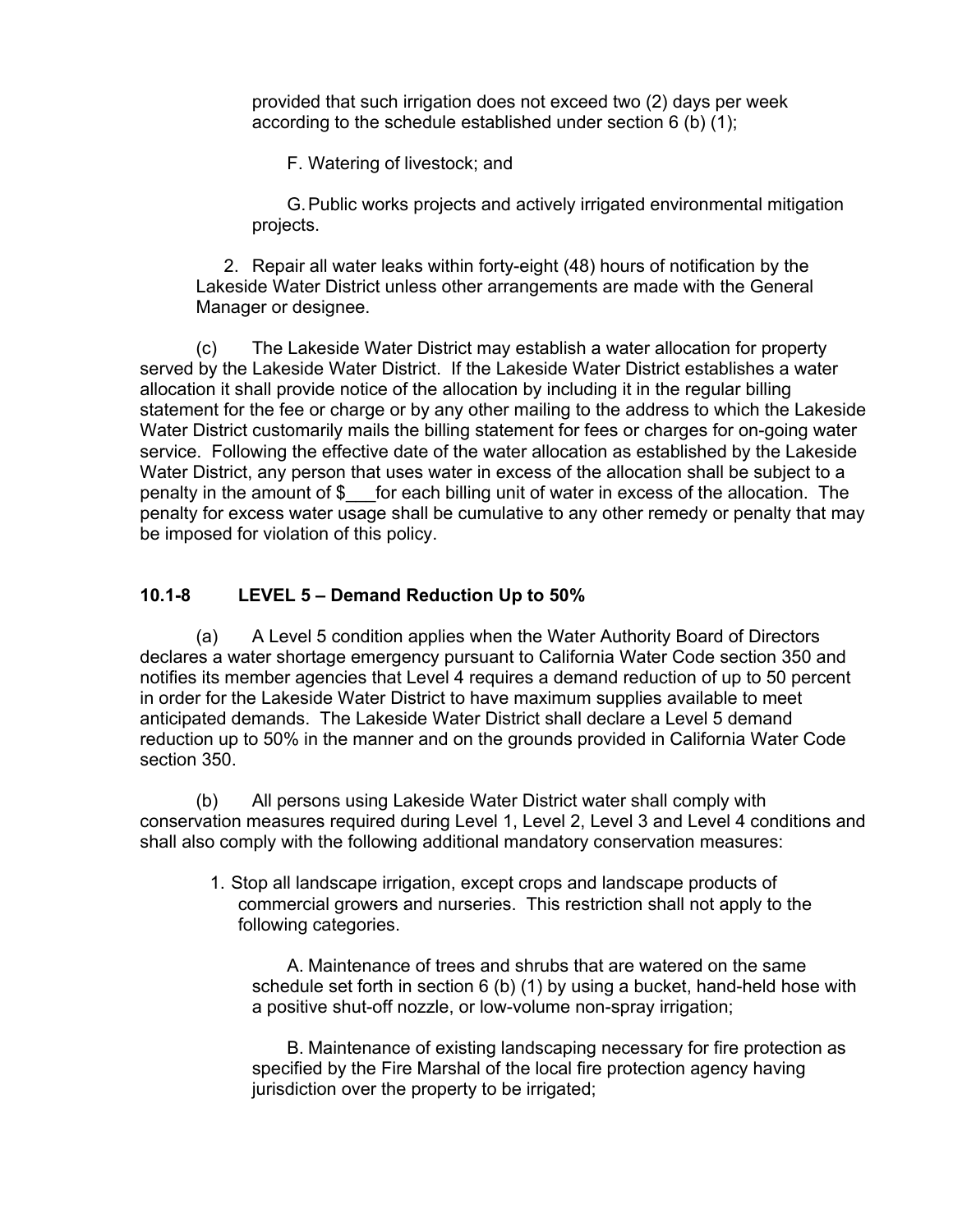C. Maintenance of existing landscaping for erosion control;

D. Maintenance of plant materials identified to be rare or essential to the wellbeing of rare animals;

E. Maintenance of landscaping within active public parks and playing fields, day care centers, school grounds, cemeteries, and golf course greens, provided that such irrigation does not exceed two (2) days per week according to the schedule established under section 6 (b) (1);

F. Watering of livestock; and

G. Public works projects and actively irrigated environmental mitigation projects.

2. Repair all water leaks within twenty-four (24) hours of notification by the Lakeside Water District unless other arrangements are made with the General Manager or designee.

(d) The Lakeside Water District may establish a water allocation for property served by the Lakeside Water District. If the Lakeside Water District establishes a water allocation it shall provide notice of the allocation by including it in the regular billing statement for the fee or charge or by any other mailing to the address to which the Lakeside Water District customarily mails the billing statement for fees or charges for on-going water service. Following the effective date of the water allocation as established by the Lakeside Water District, any person that uses water in excess of the allocation shall be subject to a penalty in the amount of \$\_\_\_for each billing unit of water in excess of the allocation. The penalty for excess water usage shall be cumulative to any other remedy or penalty that may be imposed for violation of this policy.

#### **10.1-9 LEVEL 6 – Demand Reduction Over 50%**

(a) A Level 6 condition applies when the Water Authority Board of Directors declares a water shortage emergency pursuant to California Water Code section 350 and notifies its member agencies that Level 6 requires a demand reduction of more than 50 percent in order for the Lakeside Water District to have maximum supplies available to meet anticipated demands. The Lakeside Water District shall declare a Level 5 demand reduction over 50% in the manner and on the grounds provided in California Water Code section 350.

(b) All persons using Lakeside Water District water shall comply with conservation measures required during all previous shortage levels and shall also comply with the following additional mandatory conservation measures:

1. Stop all landscape irrigation, except crops and landscape products of commercial growers and nurseries. This restriction shall not apply to the following categories.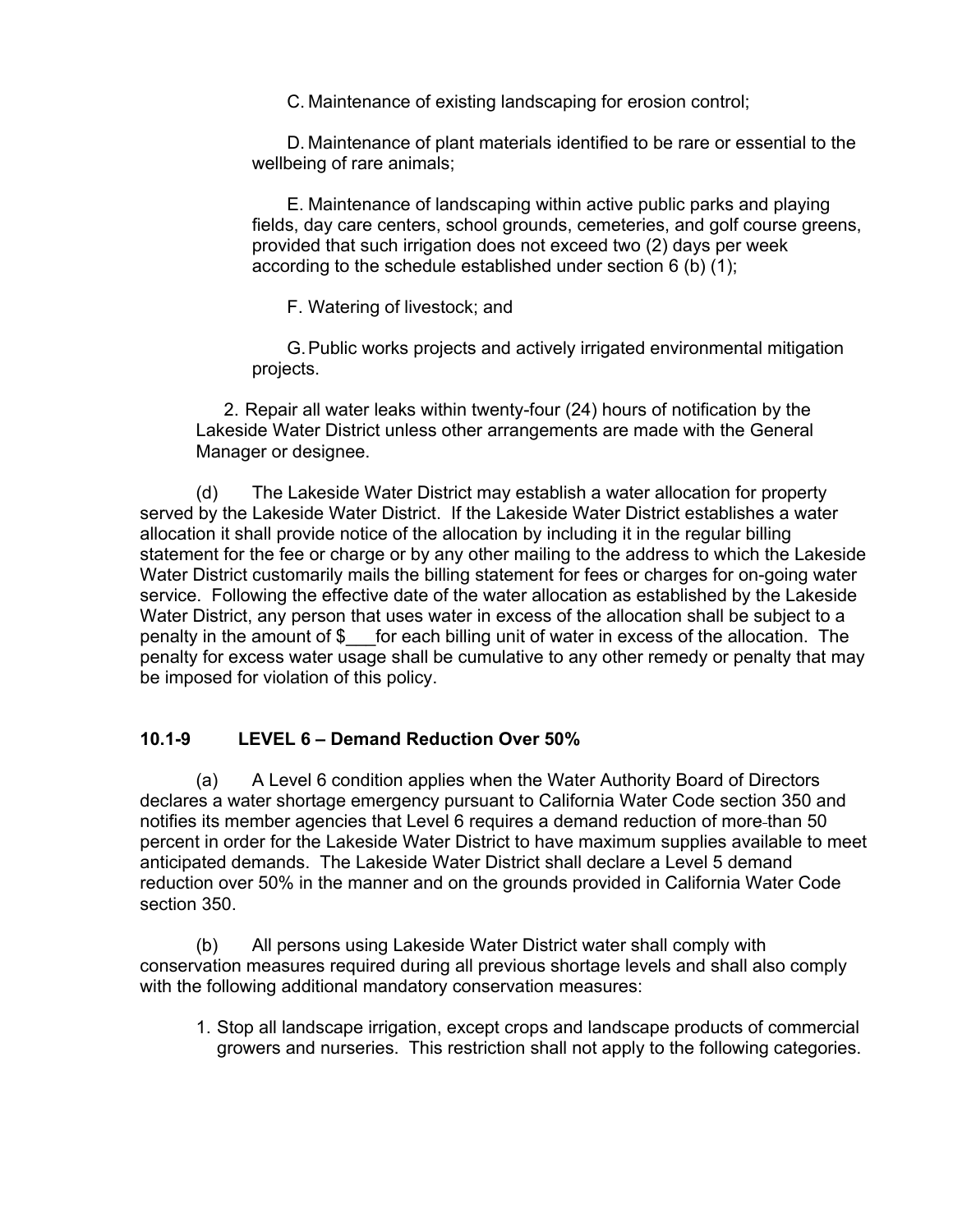A. Maintenance of trees and shrubs that are watered on the same schedule set forth in section 6 (b) (1) by using a bucket, hand-held hose with a positive shut-off nozzle, or low-volume non-spray irrigation;

B. Maintenance of existing landscaping necessary for fire protection as specified by the Fire Marshal of the local fire protection agency having jurisdiction over the property to be irrigated;

C. Maintenance of existing landscaping for erosion control;

D. Maintenance of plant materials identified to be rare or essential to the wellbeing of rare animals;

E. Maintenance of landscaping within active public parks and playing fields, day care centers, school grounds, cemeteries, and golf course greens, provided that such irrigation does not exceed two (2) days per week according to the schedule established under section 6 (b) (1);

F. Watering of livestock; and

G. Public works projects and actively irrigated environmental mitigation projects.

2. Repair all water leaks within twenty-four (24) hours of notification by the Lakeside Water District unless other arrangements are made with the General Manager or designee.

(e) The Lakeside Water District may establish a water allocation for property served by the Lakeside Water District. If the Lakeside Water District establishes a water allocation it shall provide notice of the allocation by including it in the regular billing statement for the fee or charge or by any other mailing to the address to which the Lakeside Water District customarily mails the billing statement for fees or charges for on-going water service. Following the effective date of the water allocation as established by the Lakeside Water District, any person that uses water in excess of the allocation shall be subject to a penalty in the amount of \$\_\_\_for each billing unit of water in excess of the allocation. The penalty for excess water usage shall be cumulative to any other remedy or penalty that may be imposed for violation of this policy.

#### **10.1-10 PROCEDURES FOR DETERMINATION AND NOTIFICATION OF RESPONSE LEVEL**

(a) The existence of a Level 1 condition may be declared by the General Manager or designee upon a written determination of the existence of the facts and circumstances supporting the determination. A copy of the written determination shall be filed with the Clerk or Secretary of the Lakeside Water District and provided to the Lakeside Water District Board of Directors. The General Manager or designee may publish a notice of the determination of existence of Level 1 condition in one or more newspapers, including a newspaper of general circulation within the Lakeside Water District. The Lakeside Water District may also post notice of the condition on their website.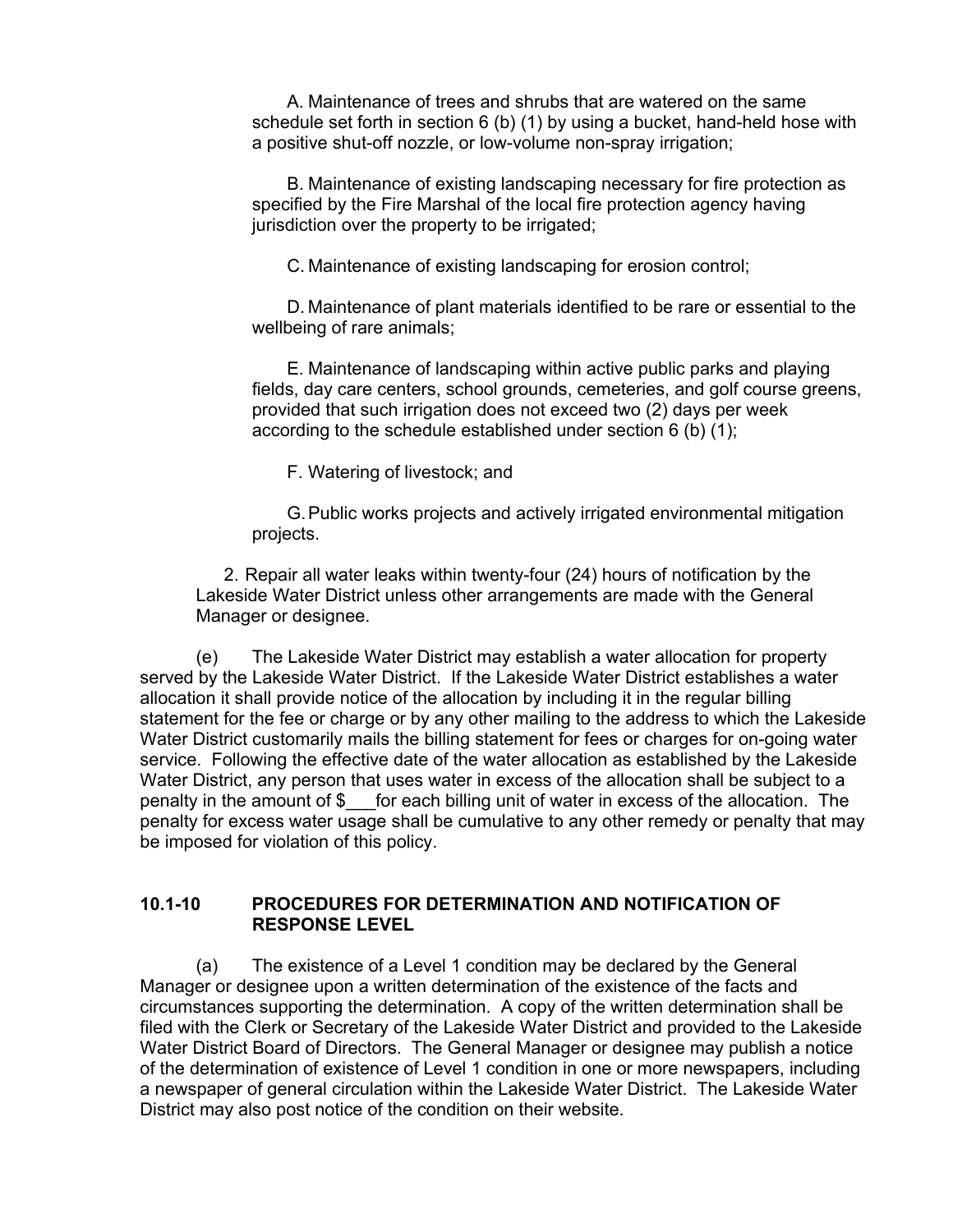(b) The existence of Level 2 or Level 3 conditions may be declared by policy of the Lakeside Water District Board of Directors adopted at a regular or special public meeting held in accordance with State law. The mandatory conservation measures applicable to Level 2 or Level 3 conditions shall take effect on the tenth (10) day after the date the response level is declared. Within five (5) days following the declaration of the response level, the Lakeside Water District may publish a notice of declared shortage level in a newspaper used for publication of official notices.

(c) The existence of a Level 4, 5 and 6 condition may be declared in accordance with the procedures specified in California Water Code sections 351 and 352. The mandatory conservation measures applicable to Level 4 - 6 conditions shall take effect on the tenth (10) day after the date the response level is declared. Within five (5) days following the declaration of the response level, the Lakeside Water District shall publish a notice of declared response level in a newspaper used for publication of official notices. If the Lakeside Water District establishes a water allocation, it shall provide notice of the allocation by including it in the regular billing statement for the fee or charge or by any other mailing to the address to which the Lakeside Water District customarily mails the billing statement for fees or charges for on-going water service. Water allocation shall be effective on the fifth (5) day following the date of mailing or at such later date as specified in the notice.

(d) The Lakeside Water District Board of Directors may declare an end to a Shortage Level by the adoption of a policy at any regular or special meeting held in accordance with State law.

### **10.1-11 HARDSHIP VARIANCE / APPEALS**

(a) If, due to unique circumstances, a specific requirement of this policy would result in undue hardship to a person using agency water or to property upon which agency water is used, that is disproportionate to the impacts to Lakeside Water District water users generally or to similar property or classes of water uses, then the person may apply for a variance to the requirements as provided in this section.

**(b) The variance may be granted or conditionally granted, only upon a written finding of the existence of facts demonstrating an undue hardship to a person using agency water or to property upon which agency water is used, that is disproportionate to the impacts to Lakeside Water District water users generally or to similar property or classes of water use due to specific and unique circumstances of the user or the user's property.** 

1. Application. Application for a variance shall be in writing and may be required to be accompanied by a non-refundable processing fee in an amount to cover administrative expenses. Applications must be received prior to a bill or fine becoming delinquent.

2. Supporting Documentation. The application shall be accompanied by photographs, maps, drawings, and other information, including a written statement of the applicant.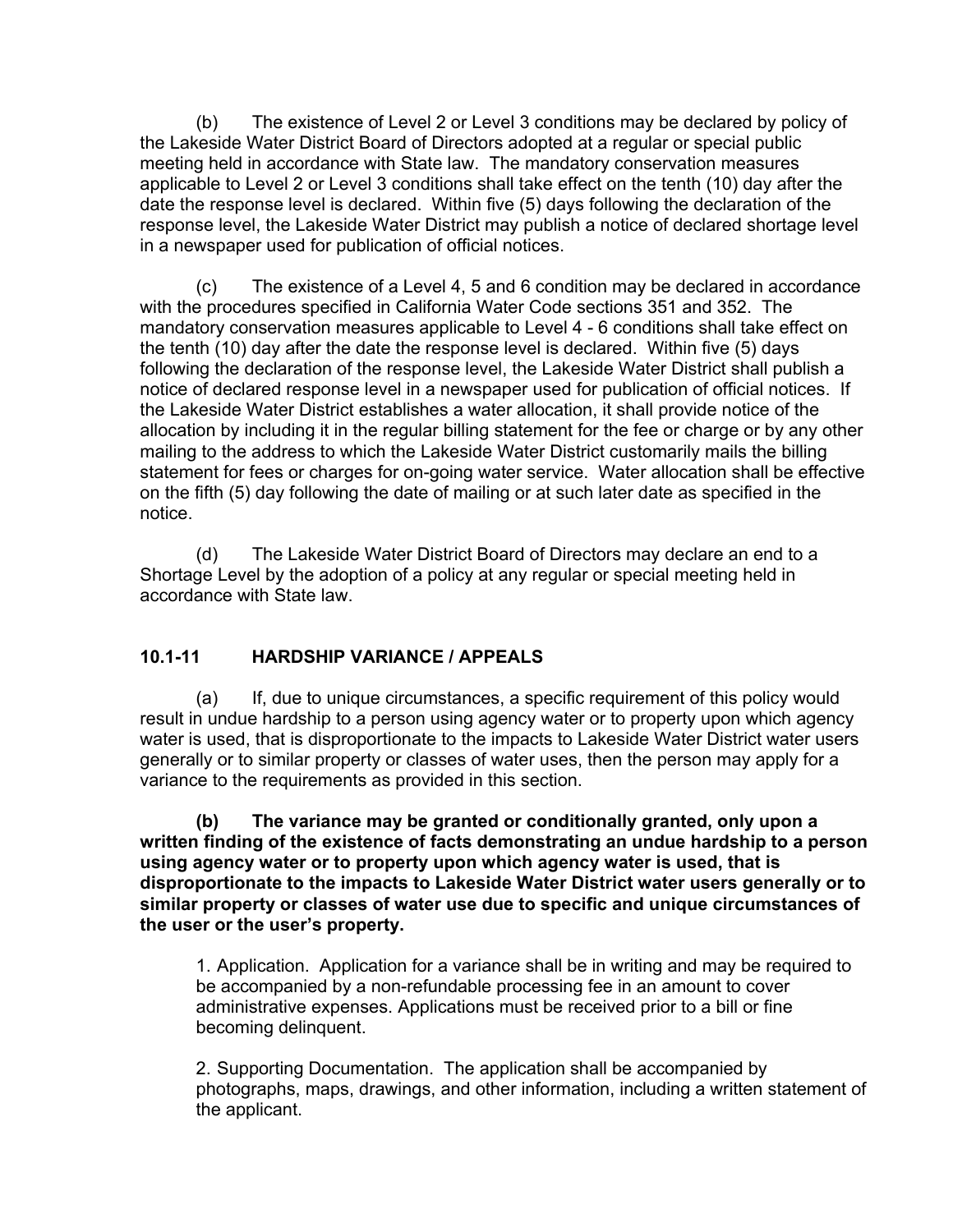3. Required Findings for Variance. An application for a variance shall be denied unless the approving authority finds, based on the information provided in the application, supporting documents, or such additional information as may be requested, and on water use information for the property as shown by the records of the Lakeside Water District, all of the following:

A. That the variance does not constitute a grant of special privilege inconsistent with the limitations upon other Lakeside Water District customers.

B. That because of special circumstances applicable to the property or its use, the strict application of this policy would have a disproportionate impact on the property or use that exceeds the impacts to customers generally.

C. That the authorizing of such variance will not be of substantial detriment to adjacent properties, and will not materially affect the ability of the Lakeside Water District to effectuate the purpose of this chapter and will not be detrimental to the public interest.

D. That the condition or situation of the subject property or the intended use of the property for which the variance is sought is not common, recurrent or general in nature.

4. Approval Authority. The Water Conservation Coordinator or designee shall exercise approval authority and act upon any completed application no later than 10 days after submittal and may approve, conditionally approve, or deny the variance. The applicant requesting the variance shall be promptly notified in writing of any action taken. Unless specified otherwise at the time a variance is approved, the variance applies to the subject property during the term of the mandatory water shortage.

5. Appeals to the General Manager. An applicant may appeal a decision or condition of the Water Conservation Coordinator or designee on a variance application to the General Manager or designee on a variance application within 10 days of the decision upon written request for a hearing. The request shall state the grounds for the appeal.

6. Appeals to the Appeals Committee. An applicant may appeal a decision or condition of the General Manager or designee on a variance application to the Appeals Committee, consisting of two members of the Board of Directors within 10 days of the decision upon written request for a hearing. The request shall state the ground for the appeal. The request shall be accompanied by a non-refundable processing fee in the amount of \$100 to cover administrative expenses.

7. Appeals to Lakeside Water District Board of Directors. An applicant may appeal a decision or condition of the Appeals Committee on a variance application to the Lakeside Water District Board of Directors within 10 days of the decision upon written request for a hearing. The request shall state the grounds for the appeal. At a public meeting, the Lakeside Water District Board of Directors shall act as the